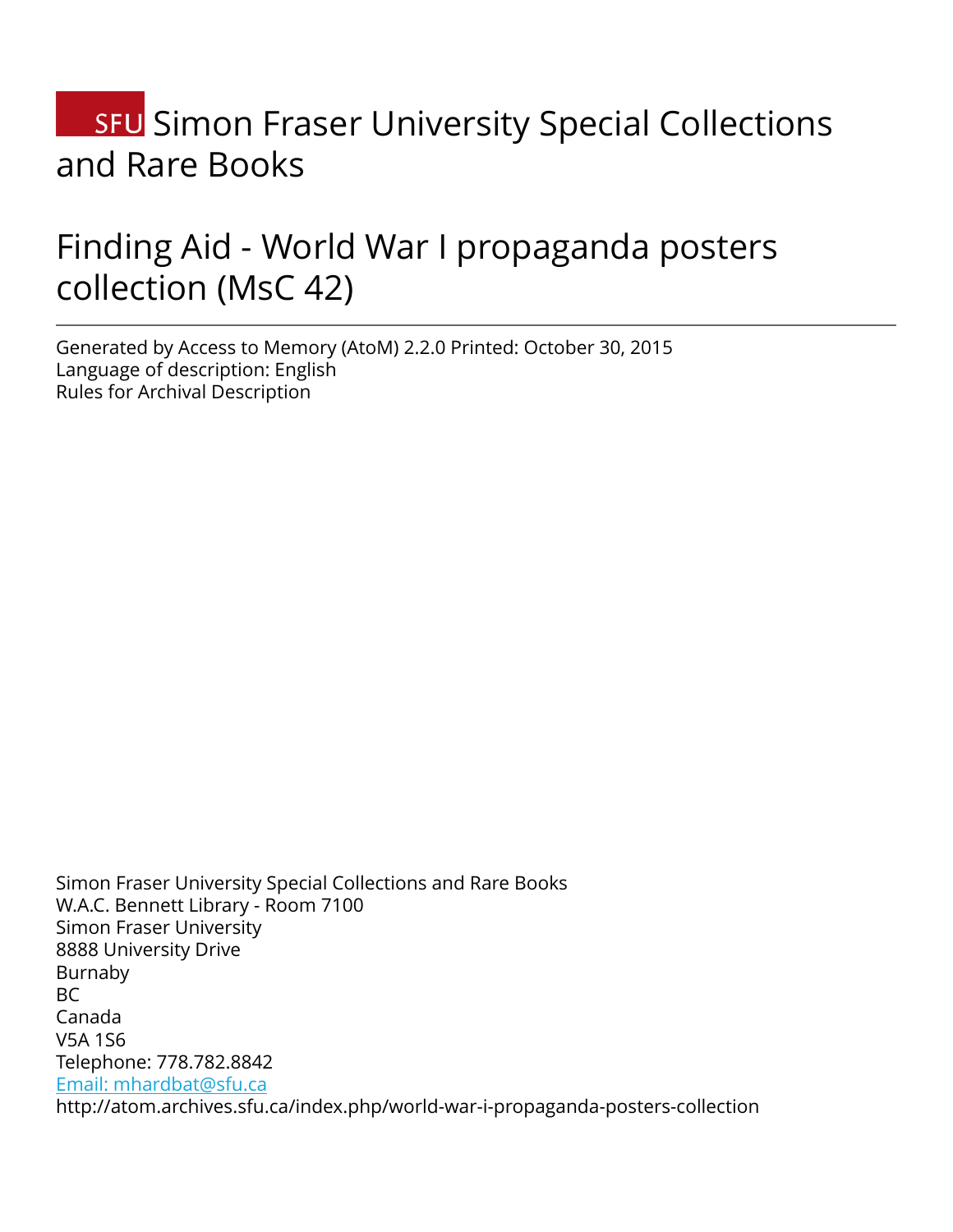### Table of contents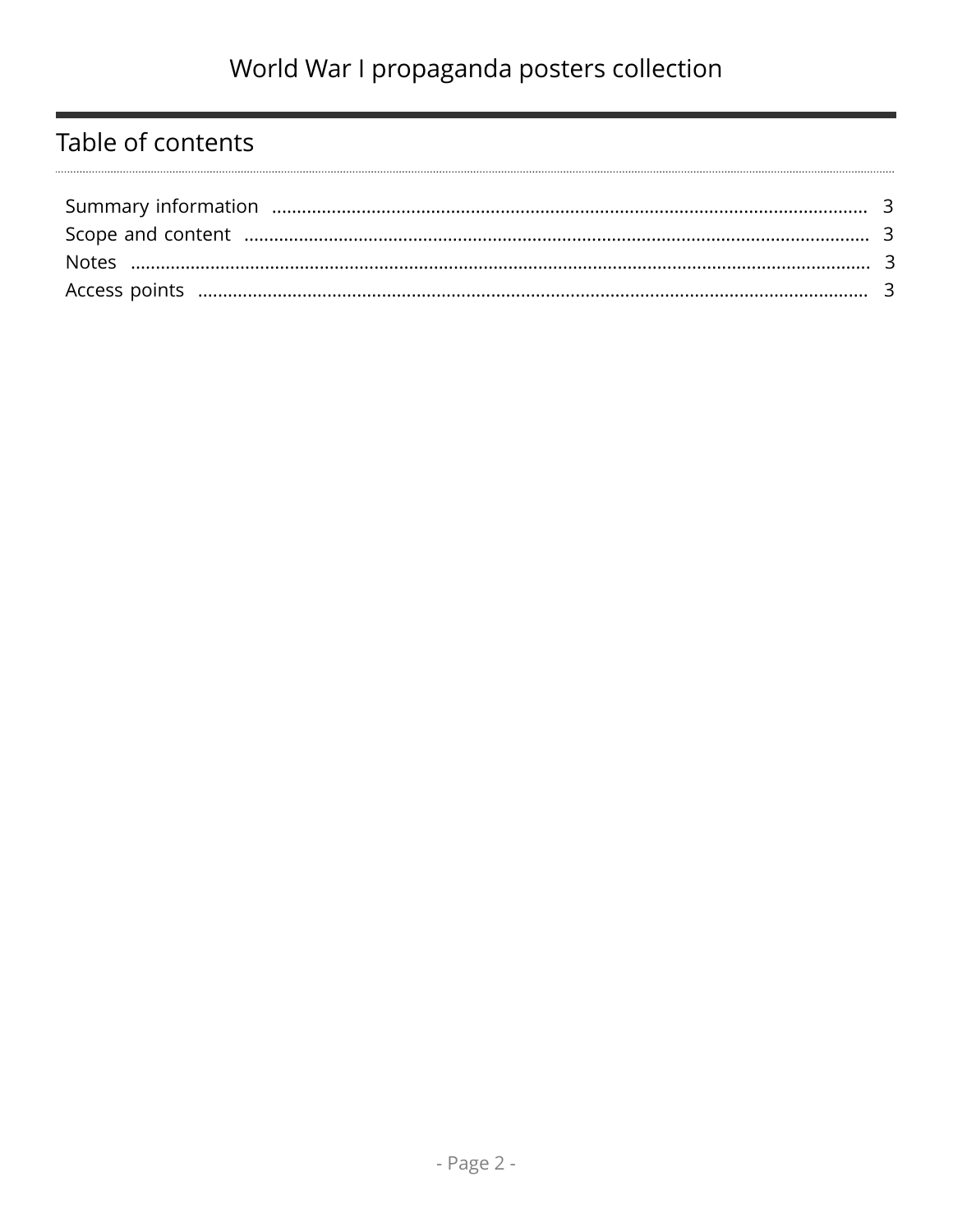#### <span id="page-2-0"></span>Summary information

| Repository:                                     | Simon Fraser University Special Collections and Rare Books |
|-------------------------------------------------|------------------------------------------------------------|
| Title:                                          | World War I propaganda posters collection                  |
| ID:                                             | <b>MsC 42</b>                                              |
| Date:                                           | [1914-1918?] (date of creation)                            |
| Physical description:                           | 68 cm of textual records                                   |
| Dates of creation,<br>revision and<br>deletion: |                                                            |

#### <span id="page-2-1"></span>Scope and content

The collection consists of posters relating to World War I propoganda.

#### <span id="page-2-2"></span>**Notes**

Title notes

Finding aids

Printed inventory available.

#### Other notes

- Publication status: published
- Level of detail: Full
- **Status description: Published**

### <span id="page-2-3"></span>Access points

- World War I propaganda posters (subject)
- Textual record (documentary form)
- Arts and culture (subject)